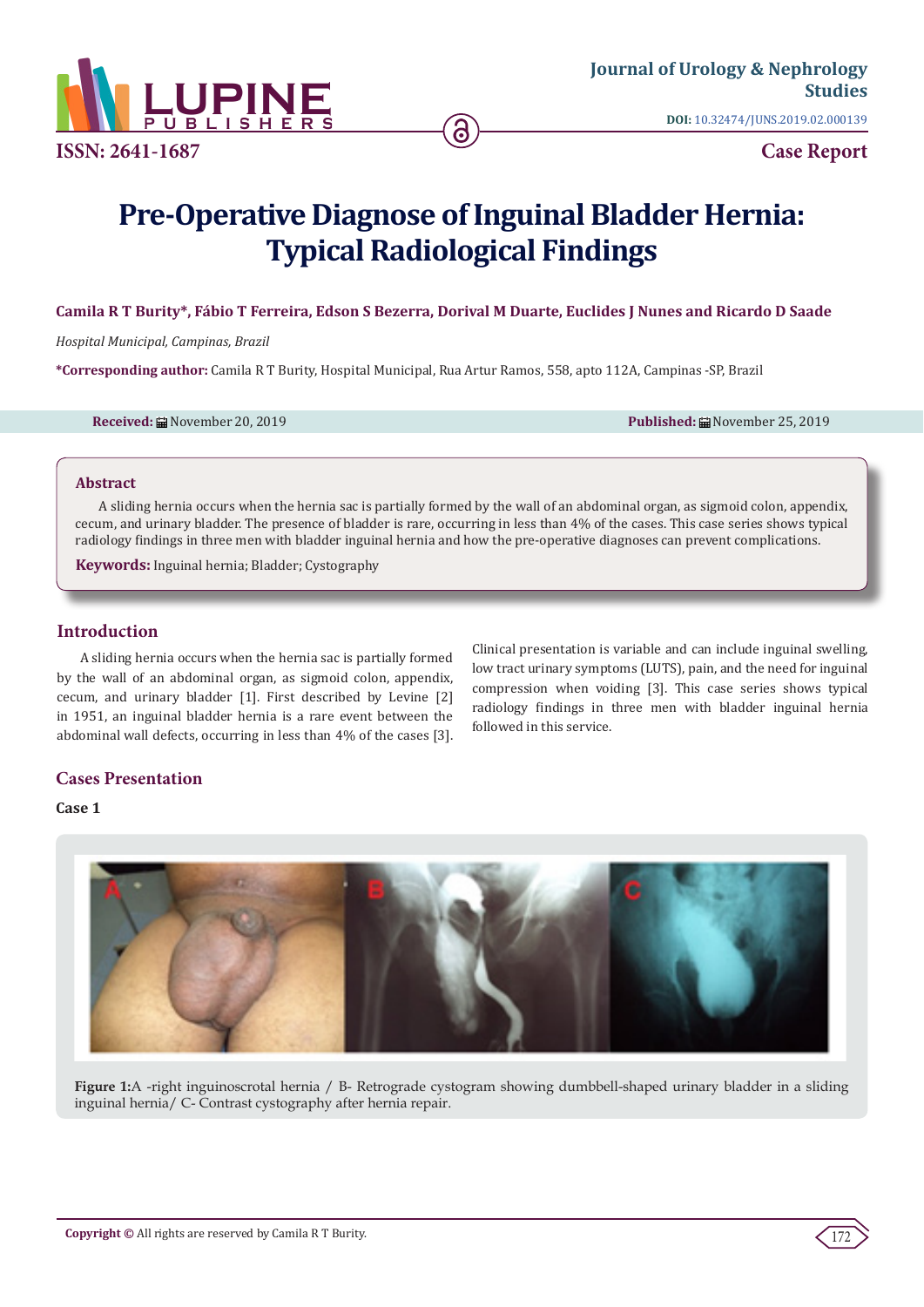with doxazosin 4mg/day, without success. A retrograde cystogram was requested (Figure 1B), and it exhibited a bladder herniation with a dumbbell shape (Figure 1C). Based on this result, an inguinal hernia repair with the Liechtenstein technique was performed with

complete remission of urinary symptoms.

A 58 years-old man with right inguinal hernia surgical repair schedule was referred to urology for LUTS investigation. During clinical history, the IPSS showed a severe score with a predominance of voiding symptoms. He denies comorbidities or previous surgeries. Physical examination revealed a right inguinoscrotal hernia (Figure 1A) and a prostate of 30g in the digital rectal exam. He was treated

#### **Case 2**



**Figure 2:** A and B- cystography indicating the prolapse of urinary bladder/ C- Abdominal CT showing the inguinal bladder hernia -coronal view and D- sagittal view.

A 70 years-old man, obese, hypertensive, diabetic, complaining of inguinal swelling and urinary symptoms for three years, sought the urologist. Previous surgeries include a right inguinal hernioplasty and a transurethral resection of the prostate. Among the signs, the need for inguinal compression for complete bladder emptying stood out. Physical examination presented a significant irreducible left inguinal bulging and a prostate of 40g. Retrograde urethrocystography (Figure 2A) revealed a sizeable secular image projected on the left inguinal region; confirmed the diagnoses with computerized tomography (CT), measuring 8.3 x 5.2cm (Figure 2B). An open repair using the Lichtenstein technique was done (Figure 2C), with remission of voiding symptoms (Figure 2D).

#### **Case 3**

A 57-years-old man complaining of testicular enlargement associated with voiding dysfunction. He reports the need for groin compression for complete emptying. He denies previous surgery or other comorbidities. Physical examination showed fluid in the left scrotum (Figure 3A). Cystogram pointed a bladder protrusion in the left inguinal canal with a refluxing ureter present in the hernial sac (Figure 3B). An open repair was done with excellent results (Figure 3C). Cystogram control showing a bladder with high capacity and no more herniation.



**Figure 3:** A- left inguinal hernia with fluid in scrotum/ B- urethrocystography illustrating the protrusion of the bladder in the left side and a refluxing ureter C- cystogram after inguinal repair.